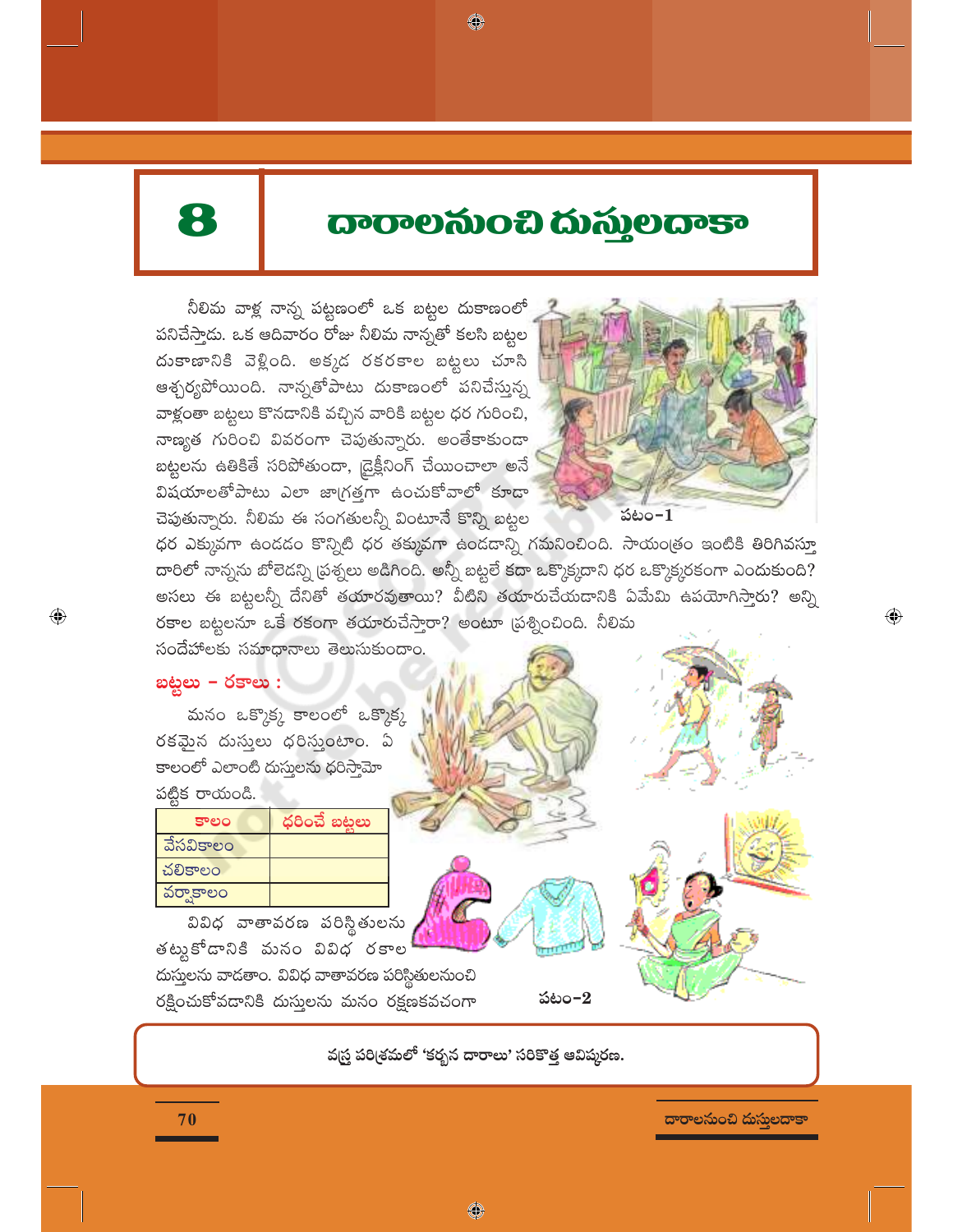ఉపయోగించుకుంటాం. అంతేకాక దుసులను మనం అందంతోపాటు మన హోదాకు సంకేతంగా కూడా భావిస్తుంటాం. బట్టల ఎంపికలో ఒక్కొక్కరి అభిరుచి ఒక్కోరకంగా ఉంటుంది. కొంతమంది పలచగా, నాజూకుగా, లేతరంగుల్లో మెరిసిపోయే బట్టలను ఇష్టపడితే ఇంకొందరు మందంగా, గరుగ్గా, ముదురు రంగుల్లో ఉండే బట్టలను ఇష్టపడతారు. మనం రోజువారీగా ధరించడానికి ఒకరకమైన బట్టలకు, ప్రత్యేక సందర్భాలలో ధరించడానికి మరొక రకమైన బట్టలకు (ఫాధాన్యమిస్తాం. అలాంటివే కొనుక్కుంటాం. బట్టలను ఎంపిక చేసుకోవడంలో వృక్తిగత అభి[పాయానికే విలువ ఎక్కువగా ఉంటుంది కదూ! బట్టల కొనుగోలులో మనరంగు, రూపంతో పాటూ 'జేబు బరువు' కూడా కారణాలుగా కనిపిస్తాయి.

ఏయేం అవనరాలకు ఎలాంటి బట్టలు <mark>ఉపయోగిం</mark>చాలనే విషయాన్ని మన అవసరాలు, బట్టల స్వభావం నిర్దేశిస్తాయి. మందంగా, ముతకగా ఉండే గుడ్డను సరుకులు తెచ్చుకోవడానికి ఉపయోగించే సంచులు, బస్తాలు కుట్టడానికి ఉపయోగిస్తారు. వాటితో బట్టలు (దుస్తులు) కుట్టించుకోము. ఎందుకో ఆలోచించండి. కిటికీలు, తలుపులకు వేసే తెరలకు ఉపయోగించే గుడ్డ ఎలా ఉంటుంది? ఇది మీరు ధరించిన దుస్తులకు ఉపయోగించిన గుడ్డవంటిదేనా? ఏమైనా తేడా గమనించారా?

#### మీకు తెలుసా?

 $\bigoplus$ 

మీ పుస్తకాల సంచి తయారుచేయడానికి <mark>ఉపయోగించే గు</mark>డ్డ ప్రత్యేకంగా ఉంటుంది. అలాగే దుప్పట్లు, దిందుగలీబులకు వాదే గుడ్డ మరొక రకంగా ఉంటుంది. దుసుల తయారీకే కాకుండా జండాలు, బ్యానర్అు, కిటికీ తెరలు, పుస్తకాల బైండింగ్లలో కూడా రకరకాల గుడ్డలను ఉపయోగిస్తారు. ,బైండింగ్**లో ఉపయోగించే గుడ్డను 'కాలికో' అంటారు.** 

## <mark>కృత్యం– $\overline{\mathbf{1}}$ :</mark> ఏ గుద్దతో ఏమి తయారవుతాయి?

◈

.<br>మీ ఇంటిలో వివిధ రకాల గుడ్దలను ఉపయోగించి తయారుచేసిన వస్తువులు ఏవేుమి ఉన్నాయో ఆలోచించండి. వాటి జాబితా రాయండి. వాటిని నూలు, పట్టు, ఉన్ని, పాలిస్టర్, టెర్లిన్, నైలాన్ మొదలైన వాటిలో ఏవి దేనితో తయారయ్యాయో వర్గీకరించండి. మీ ఇంటిలో ఉండే పెద్దలు, ఉపాధ్యాయుల సహకారం తీసుకుని ఏ గుడ్డ ఏదో గుర్తించండి. మీ పట్టికలో మరికొన్ని చేర్చేందుకు (పయత్నించండి.

పట్టిక−1

| గుడ్డ రకం                      | తయారుచేసిన వస్తువులు |
|--------------------------------|----------------------|
| నూలు                           | చొక్కా, సంచి         |
| పట్టు                          |                      |
| $\langle \hat{\omega} \rangle$ | మేజోళ్లు,            |
| పాలిస్టర్                      |                      |
| టెర్లిన్                       | చీర.                 |

- మీ ఇంటిలో ఏ రకం బట్టలను ఎక్కువగా ఉపయోగిస్తున్నారు?
- ఏ బట్ట ఎలాంటిదో ఎలా గుర్తించగలవు?

పాలిస్టర్ గుడ్డ కన్నా నూలుగుడ్డ మందంగా ఉంటుంది. నూలుగుద్దలు ముతకగా, బరువుగా కూడా ఉంటాయి. ఉతికిన తర్వాత నూలుబట్టలు ముదతలు పడతాయి. కుంచించుకుపోతాయి. పట్టుబట్టలను తాకితే నున్నగా ఉంటాయికదా. అలాగే ఉన్ని బట్టలను తాకితే గరుకుగా ఉంటాయి. బరువుగా కూడా ఉంటాయి.

- నూలు, ఉన్ని, పట్టు, పాలిస్టర్ మొదలైన గుడ్డలు (వ్రస్తాలు) చూశావు కదా! ఒక్కొక్కదాని ధర్మాలు తెలుసుకోవదానికి (పయత్నించు.
- ఏ లక్షణాల ఆధారంగా ఏ గుడ్డ ఏ రకానిదని చెప్పగలవు?

పట్టపురుగుల నుంచి పట్టు తీసినట్లుగానే సాలెపురుగునుంచి కూడా పట్టును తీయడానికి శా[స్రవేత్తలు కృషి చేస్తున్నారు.

 $\textcolor{black}{\textcircled{\small\textrm{-}}}$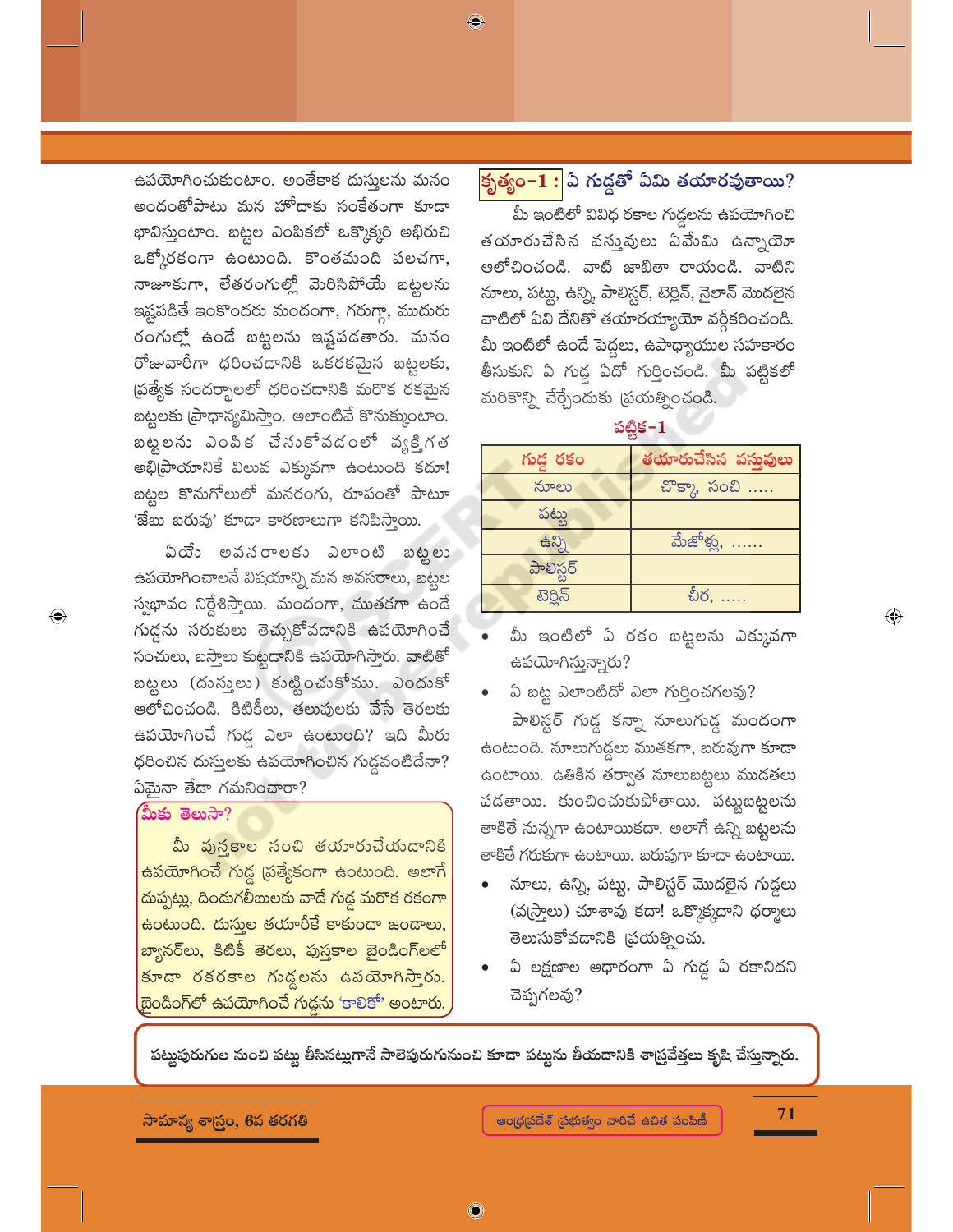#### వ్నస్తాలు ఎలా తయారవుతాయి.

ఏ రకమైన గుద్దను (వస్త్రం) చూసినా అది ఒకే ముక్కగా పెద్దదిగా కనిపిస్తుంది. దుస్తులు కుట్టడానికి ఉపయోగించే ఏదైనా గుడ్డను జాగ్రత్తగా పరిశీలించండి. మీరు ఏమి గమనించారు?

## <mark>కృత్యం– $2:$ </mark> గుడ్డలో దారాలుంటాయి

ఏదైనా ఒక గుడ్డముక్కను తీసుకోండి. బూతద్గంతో దాన్ని జాగ్రత్తగా పరిశీలించండి. అంచుల వెంబడి సన్నని దారాల్లాగా కనిపిస్తున్నాయి కదా! ఒక్కొక్క దారాన్ని నెమ్మదిగా లాగండి. దానిని పరిశీలించండి. మీరు ఏమి గమనించారు?

ఒకదారాన్ని తీసుకోండి. దాని చివరను వేళ్లతో నలపండి. బూతద్దంతో పరిశీలించండి.

<mark>దారం చివరన మరింత సన్నన</mark>ి దారాలవంటివి కనిపిస్తున్నాయా?

 $\textcolor{black}{\textcolor{black}{\bigcirc}}$ 

ఇవ్ప్రదం ఒక నూది తీసుకోండి. ఈ దారాన్ని సూదిలో గుచ్చండి. సూది కన్నంలోకి దారం దూర్చ గలిగారా? కష్టంగా ఉంది



కదూ! సూదిలో దారం దూర్చడానికి మీ ఇంటిలో పెద్దవాళ్లు ఏమి చేస్తారో ఎప్పుడైనా గమనించారా? సాధారణంగా సూదికన్నంలో దారం దూర్చడానికి దారం చివరను సన్నగా మారేలా నలుపుతారు ఒక్కొక్కసారి నోటిలో ఉంచుకుని తడిచేస్తారుకూడా.

బట్టల నేతలో ఉపయోగించే దారాలు రెండు వరుసలలో ఉంటాయి. ఒకటి నిలువు వరుస రెండోది అడ్డు వరుస. నిలువు వరుసను 'పడుగు' అనీ అడ్డు వరుసను 'పేక' అని అంటారు. దారం చివరను నలిపితే మరింత సన్నని పీచులు కనిపిస్తాయి. (ఈ పీచులే సూదికన్నంలో దారం దూరదానికి అద్దుపడతాయి). వీటిని పీచు దారాలు లేదా దారపు పోగులు అంటారు. ప్రతి గుడ్డ దారంతోనే తయారవుతుంది. నూలు గుడ్డలు నూలు దారాలతో తయారవుతాయి. నూలు దారాలు పత్తి పీచుదారాలతో తయారవుతాయి.

అంటే పత్తి పీచు దారాలతో నూలు పదుగు దారాలు, వాటితో నూలు వస్త్రం తయారవుతుందన్నమాట.

#### దారాలు – రకాలు :

◈

నూలు, ఉన్ని, పట్టు, పాలిస్టర్ మొదలైన రకాల వ(స్త్రాల గురించి మీకు తెలుసు. ఇవన్నీ కొన్ని రకాల దారాలతో తయారయ్యాయి. కొన్ని దారాలు పత్తి, జనుము మొదలైన మొక్కలనుండి తయారవుతాయి. పట్టు, ఉన్నిలాంటి వ్రస్త్రాలను తయారుచేయడానికి ఉవయోగించే దారాలు జంతువుల సుంచి తయారవుతాయి. ఇలా మొక్కలు, జంతువుల నుంచి తయారయ్యే దారాలను 'సహజమైన దారాలు' .<br>అంటారు. (పసుతం సహజదారాలతోపాటు రసాయన పదార్శాలతో చేసిన దారాలతో కూడా వ్రస్తాలు తయారుచేస్తున్నారు. పాలిస్టర్, టెర్లిన్, నైలాన్, అక్రిలిక్ మొదలైనవన్నీ ఇలాంటివే. వీటిని 'కృత<mark>్</mark>రిమ <mark>దారాల</mark>ు' అంటారు.

 $\textcolor{black}{\textcircled{\small\textrm{-}}}$ 

#### మీకు తెలుసా?

ఆదిమానవులు చెట్ల ఆకులు, బెరట్ల, జంతువుల చర్మాలను దుస్తులుగా ధరించేవారు కదా! పూర్వ కాలంలో లోహాలతో కూడా దునులు తయారుచేసేవారు. యుద్ధంలో పాల్గొనే సైనికులు ఇనుములాంటి లోహాలతో తయారైన తొడుగులను ధరించేవారు. ఇలాంటి దుస్తులను చారిత్రక వస్తుపదర్శన శాలలలోనూ, టెలివిజన్ కార్యక్రమాల లోనూ చూదవచ్చు.

(పపంచంలో ఎక్కువ వినియోగించే ఉన్ని వ(స్తాల తయారీకి గొ(రెల ఉన్నిని ఉపయోగిస్తారు.

♦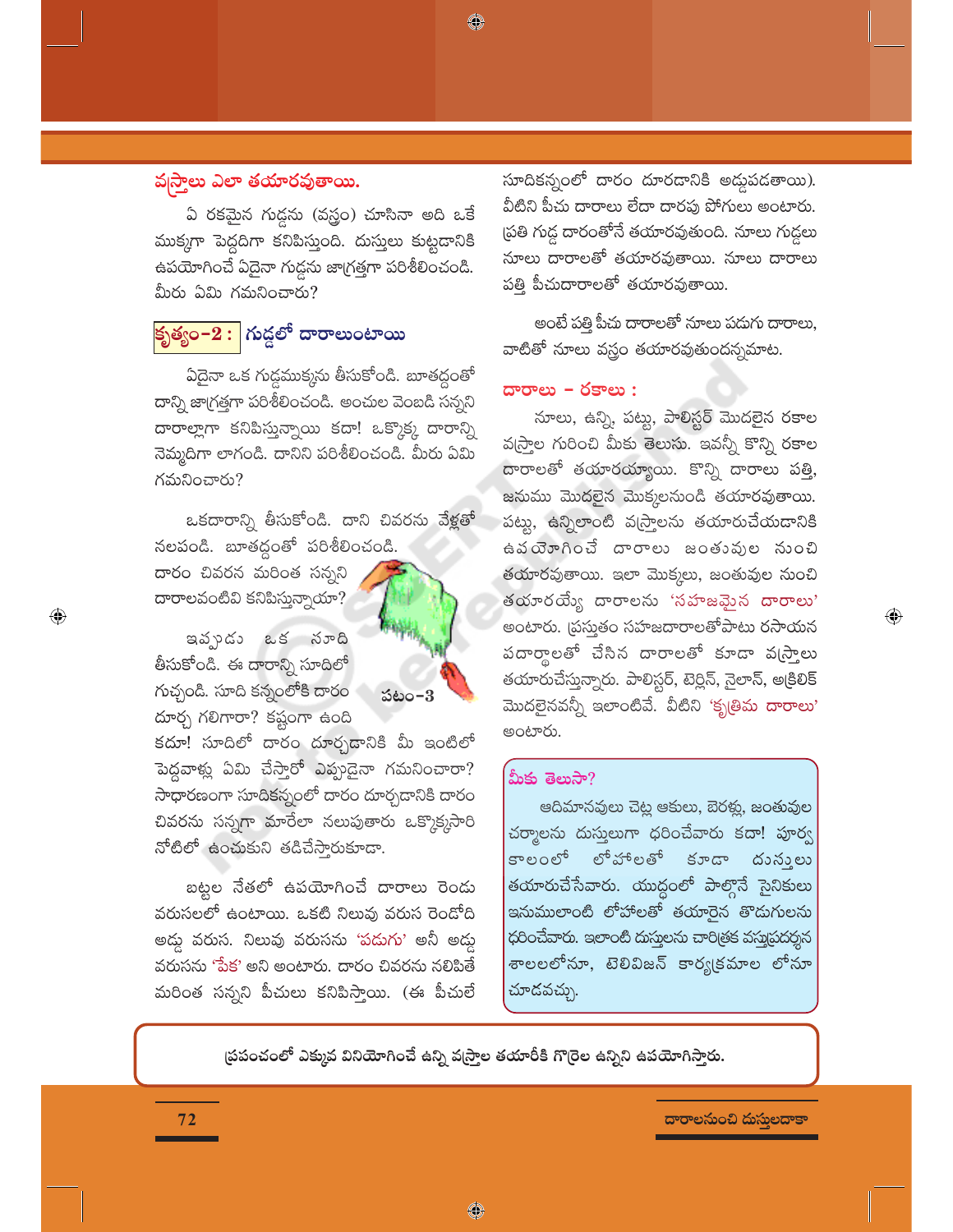### <mark>కృత్యం–3 : </mark>వస్రాలు – లక్షణాలు

కొన్ని సహజ, కృత్రిమ గుడ్డ ముక్కలను సేకరించండి. కింది పట్టికలో సూచించిన లక్షణాలను పరిశీలించండి. అవసరమైన (పయోగాలుచేయండి. మీ పరిశీలనలను పట్టిక–2లో నమోదు చేయండి.

◈

#### పట్టిక $-2$

| క్ర.సం.         | లక్షణం                    | సహజ వస్త్రం | కృతిమ వస్త్రం |
|-----------------|---------------------------|-------------|---------------|
| $\mathbf{1}$    | నీటిని పీల్చుకునే స్వభావం |             |               |
| $\overline{2}$  | ఆరడానికి పట్టే సమయం       |             |               |
| 3               | కాలిస్తే వచ్చే వాసన       |             |               |
| $\overline{4}$  | మండించిన తర్వాత మిగిలినది |             |               |
| $\overline{5}$  | సాగేగుణం                  |             |               |
| $6\phantom{1}6$ | నునుపుదనం                 |             |               |

ఏ రకమైన వ(స్త్రాలు నునుపుగా ఉన్నాయి?

- ఏ రకమైన వ(స్త్రాలు తొందరగా ఆరాయి?
- నునుపుదనానికీ, ఆరడానికి పట్టే సమయానికీ ఏమైనా సంబంధాన్ని గుర్తించావా? గుర్తిస్తే అది  $\mathfrak{D} \mathfrak{W}$ හී?
- కాళ్చినప్పుడు బూడిదగా మారిన వ(స్తాలు ఏమిటి?

పట్టువఁ్రస్తాలు నునుపుగా, జారే స్వభావం కలిగి ఉంటాయి. నూలువట్రాలు నునుపుగా ఉన్నప్పటికి ముతకగా మందంగా ఉంటాయి. కృతిమ వద్రాలను కాల్చితే ఘాటైన వాసన వస్తుంది.

#### సహజమైనదారాలు :

 $\bigoplus$ 

పత్తి, జనుము, ఉన్ని, పట్టులను సహజమైన దారాలని పేర్కొంటారు. ఈ విభాగంలో మనం పత్తి, జనుము దారాల గురించి వివరంగా తెలుసుకుందాం.

పత్తి మనకు పత్తికాయలనుంచి లభిస్తుంది. సాధారణంగా నల్లనేలలో పత్తి పంట పండుతుంది. మన రాష్టంలో ఆదిలాబాద్, నల్లగొంద, ప్రకాశం జిల్లాల్లో పత్తి విస్తారంగా పందుతుంది. తెలంగాణా (పాంతంలోని చాలా జిల్లాల్లో పత్తి పండిస్తారు.

ఆంధ్రప్రదేశ్ పటంలో పత్తి పండే (పాంతాలను గుర్తించి మీ నోటు పుస్తకంలో రాయండి.

#### పత్తి దారాల తయారీ కృత్యం– $4:$

మీ చుట్టుపక్కల ఇళ్లలో నుంచి లేదా పొలాలలో నుండి పత్తి కాయలను సేకరించండి. కాయల్లో తెల్లటి దూది ఉంటుంది. దూదిలో నుంచి గింజలను వేరుచేయండి. కొంచెం దూదిని తీసుకోండి. దాన్ని భూతద్దంతో గానీ మైక్రోస్కోపు కింద ఉంచి గానీ పరిశీలించండి. మీరు ఏమి గమనించారు?

1823 సంగలో చార్లెస్ మెకింతోష్ అనే స్కాటిష్ శాస్ర్రవేత్త వర్వానికి తడవని బట్టలను తయారుచేశాడు.

సామాన్య శాస్త్రం, 6వ తరగతి

73

 $\bigoplus$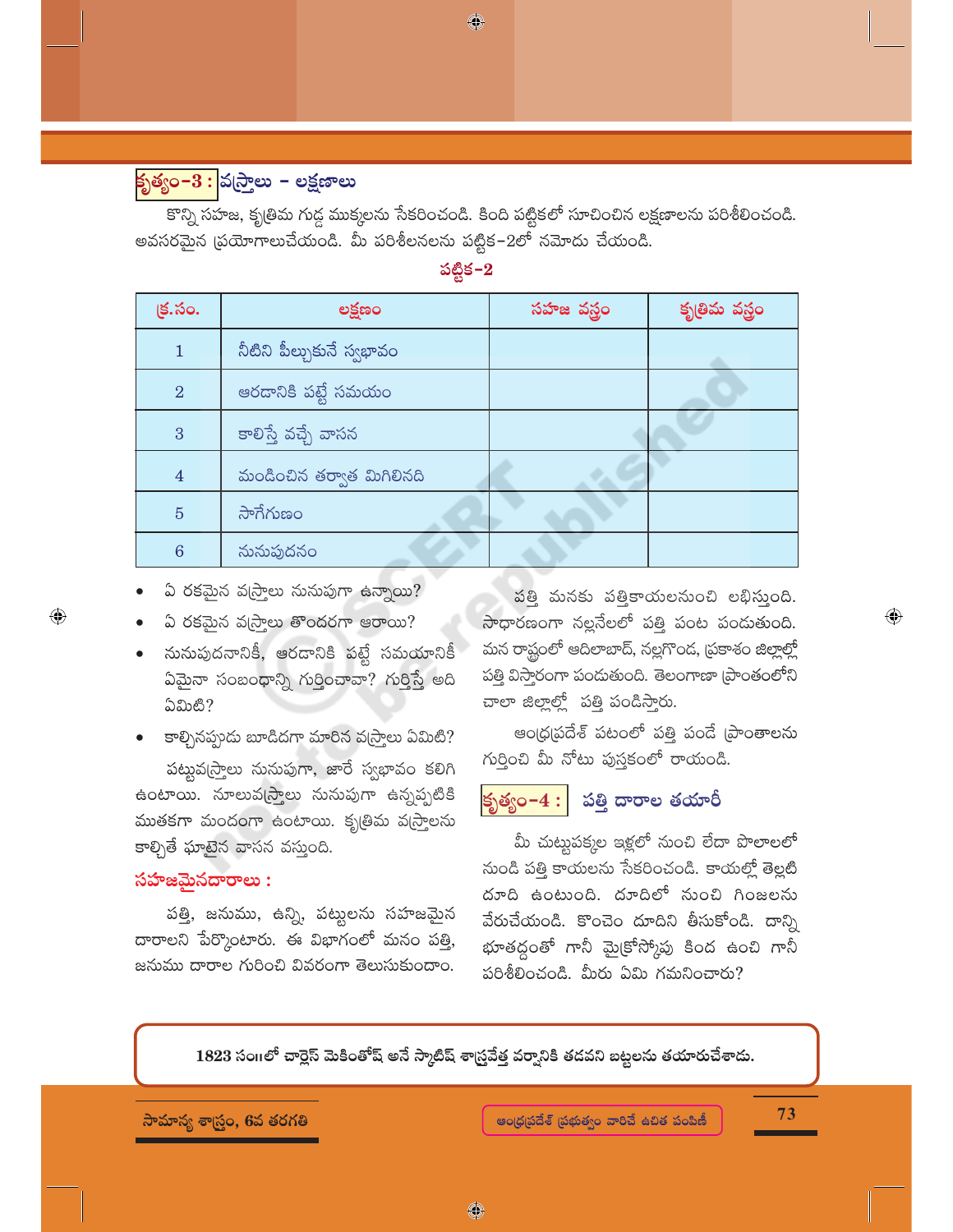◈

సన్నని వెంట్రుకల వంటి వాటిని చూశారు కదా! వీటిని పత్తిదారాలు లేదా 'పత్తి పీచుదారాలు' అంటారు.

పతికాయలు బాగా వండిన తరవాత వగిలిపోయి విచ్చు కుంటాయి. ఈ దశలో మనకు తెల్లగా ఉందే పత్తి కనిపిస్తుంది. ఇది అతి



సన్నని దారాలుగా ఉంటుంది. కాయలనుంచి పత్తిని తీసివేసారు. తరవాత దీనిలో నుంచి దూదిని, గింజలను వేరుచేస్తారు. ఇలా దూదినుంచి గింజలను వేరుచేయదాన్ని 'జిన్నింగ్' అంటారు.

#### దూది నుండి దారాల తయారీ :

 $\bigoplus$ 

పత్తి కాయల నుండి పత్తిని తీసి గింజలు వేరుచేసిన తర్వాత దానిని సాధారణంగా 'దూది' అని పిలుస్తారు. దూది పీచులను దువ్వెనలతో దువ్వి, కడిగి శుభ్రంచేస్తారు. ఇలా పరిశుభ్రంచేసిన దూదిని దారాలుగా వడకడానికి ఉపయోగిస్తారు. అయితే ఈ దారాలు వఁ్నాలు నేయడానికి సరిపడినంత గట్టిగా ఉండవు. దారాన్ని బాగా పురి పెట్టడం ద్వారా, రసాయనాలను పూయడం ద్వారా దారాలు గట్టిగా తయారవుతాయి. వీటికి రంగులు అద్ది వ(స్త్రాలు నేస్తారు.



కృత్యం $-5:$ 

నూలు వదకదం

పత్తికాయలనుంచి దూదిని తీసి గింజలను ఏరివేయండి. కొంత దూదిని ఒక చేతితో తీసుకోండి. మరొక చేతి చూపుడువేలు, బొటనవేళ్లతో కొద్దిగా దూదిని పట్టుకుని మెల్లగా లాగండి. దానిని పురిపెడుతూ లాగండి. పటం- $5(2)$ దూది దారంగా రావడాన్ని గమనిస్తారు. ఇది గట్టిగా ఉంటుందా?

ఇలా తయారుచేసిన దారం, వ్రస్తాలు నేయడానికి తగినంత గట్టిగా ఉండవు. చేతితో వడికిన దారం గట్టిగా ఉండదు కాబట్టి తకిలి (పటం $-5(2)$ ) వంటి



 $\textcolor{black}{\textcolor{black}{\bigoplus}}$ 

#### మీకు తెలుసా $?$

మన రాష్టంలో (పత్తి విస్తారంగా పండుతుంది. పొలాలలో (పత్తికాయలు కోయడంలో పిల్లలతో పనిచేయిస్తుంటారు. ఇలా బాలకార్మికులుగా మారుతున్న పిల్లలను కాపాడదానికి అనేక స్వచ్ఛందసంస్థలు ప్రభుత్వంతో కలిసి పనిచేస్తున్నాయి. పిల్లలు బలవంతంగా ఎందుకు బాలకార్మికులుగా మారుతున్నారో ఆలోచించండి. పరిష్కారాలు సూచించండి.

వాల్తో.యల్.సీమన్ అనే శాస్ర్రవేత్త ఫ్లైక్సీల తయారీలో ఉపయోగించే పాలి వినైల్ క్లోరైడ్సు కనుగొన్నాడు.

◈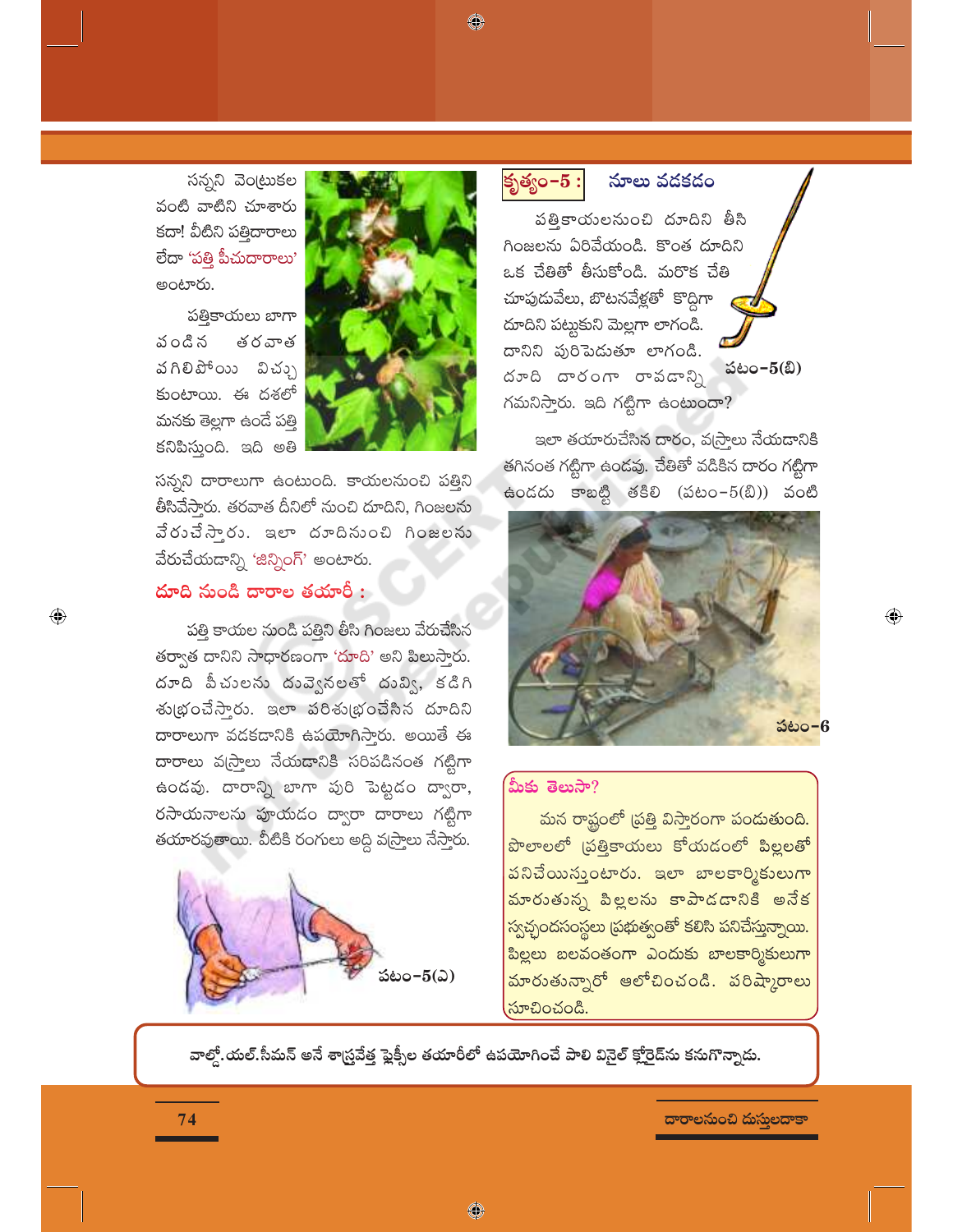పరికరాలను ఉపయోగిస్తారు. మన దేశానికి స్వాతం(త్యం రాకముందు కాలంలో ఇలాగే దారాన్ని వడికేవారు. తకిలిలాగే చరఖా లేదా రాట్నం (పటం-6) కూడా ఉపయోగించి దారాన్ని వదుకుతారు. ఇలా దూది పీచును ఉపయోగించి నూలుదారాలు తయారుచేయడాన్ని 'వడకడం' (స్పిన్నింగ్) అంటారు.

#### మీకు తెలుసా?

స్వాతంట్యోద్యమ కాలంలో జాతిపిత మహాత్మాగాంధీ స్వయంగా ఇళ్లలో నేతమగ్గాలతో నేసిన బట్టలే ధరించాలని ఇచ్చిన పిలుపుతో (పజలంతా నూలు బట్టలు ధరించడం మొదలుపెట్టారు. స్వదేశి ఉద్యమంలో భాగంగా విదేశి వస్తువులను, దుస్తులను తగలబెట్టి దేశభక్తి చాటుకున్నారు.

#### జనపనార :

 $\bigoplus$ 

మీరు ఎప్పుడైనా గోనె సంచులు చూశారా? ఎక్కడ చూశారు? వద్దు, మిరప కాయలు, వేరుశనగ, కందులు మొదలైన వాటిని రైతులు గోనెసంచులలో నింపి ఉంచుతారు. రకరకాలైన వ్యవసాయ ఉత్పత్తులను నిల్వచేయడానికి, రవాణా చేయడానికి ఎక్కువగా ఉపయోగించే గోనెసంచులను మందంగా ఉండే జనపనారతో తయారుచేస్తారు. గోనెసంచులు బరువైన వస్తువులను మోయడానికి అనువుగా ఉంటాయి.



పటం–7

జనపనార ఎలా తయారవుతుందో మీకు తెలుసా? ఇది పత్తి నుండి నూలు తయారుచేయడం లాంటిదేనా? ఏమైనా తేడా ఉంటుందా?

పత్తిలాగే జనపనారకూడా నేయడానికి ఉపయోగ పడుతుంది. దీన్ని 'బంగారు దారం' అనికూడా పిలుసారు. అయితే జనపనార దారాలు పత్తిదారాల్లా ఉండవు. ఇవి గట్టిగా, గరుకుగా ఉంటాయి. అందువల్ల బట్టలు నేయదానికి ఉపయోగపడవు.

#### మీకు తెలుసా?

◈

మన రోజువారీ అవసరాలకు <sub></sub>పతిదానికీ <u>పాలిథీన్ సంచులను ఉపయోగిస్తుంటాం. ఇవి</u> నేలలలో నులభంగా కలిసిపోవు. మన పర్యావరణానికి ప్రమాదం కలగకుండా ఉండాలంటే మనం పాలిథీన్ సంచులకు బదులుగా గుడ్డ సంచులు వాదదం అలవాటు చేసుకుందాం.

#### జనుము దారాల తయారీ :

జనుము దారాలను జనప మొక్కల కాండం నుండి తయారుచేస్తారు. పూతకువచ్చిన జనుము మొక్కలను కోసి నీటిలో కొన్ని రోజులపాటు నానబెదతారు. ఇలా నానడం వల్ల కాండం మీద ఉండే బెరడు చీకిపోతుంది. దీన్ని వేరు చేసా్రరు. దీనినే జనపనార అంటారు. దీన్ని యం[తాలతో దువ్వి, కడిగి శు(భం చేస్తారు. ఇలా తయారైన జనపనార దారాలతో గోనెసంచులు నేసా్టరు.

### |కృత్యం− $6:|$  జనుముదారం ఎలా ఉంటుంది?

ఒక గోనెసంచిని సేకరించండి. దానిలోనుండి ఒక దారాన్ని లాగండి. భూతద్దం కింద దారాన్ని పెట్టి పరిశీలించండి. జనపనార దారం సన్నని దారాలతో తయారయినట్నగా గమనిస్తారు. వెంట్రుకలవంటి సన్నని దారపు పోగులే జనపనార పీచుదారాలు. ఇవి ఎలా ఉన్నాయో పరిశీలించండి.. నూలుదారాల పోగులతో పోల్చిచూడండి.

డా॥ మియోషి వోకమోటో అను శాస్ర్రవేత్త 1970లో మొట్టమొదటి సూక్ష్మదారం (మై(కోఫైబర్)ను తయారుచేశాదు.

#### సామాన్య శాస్ర్టం, 6వ తరగతి

75

 $\textcolor{black}{\textcolor{black}{\bigoplus}}$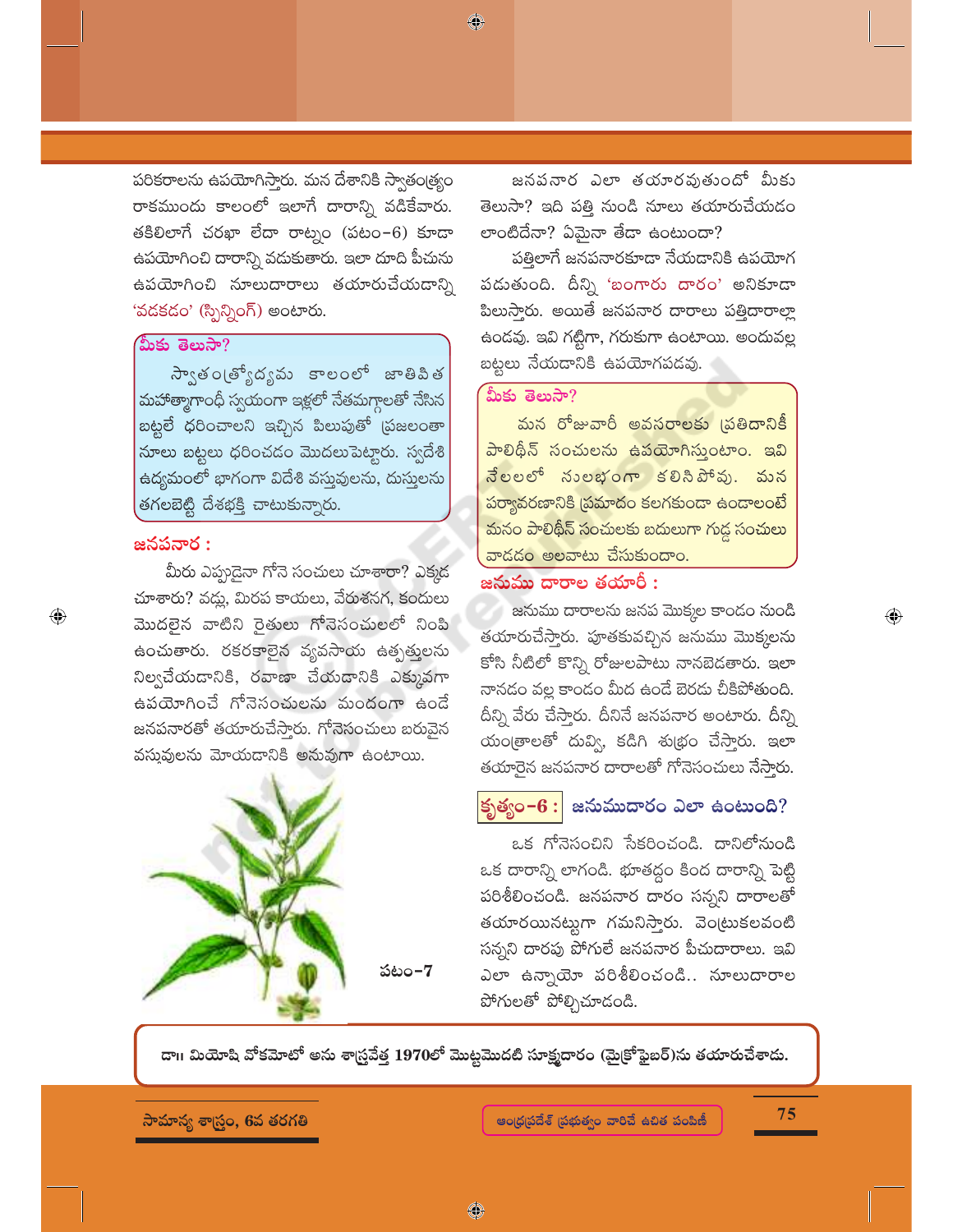◈

పతి, జనుముతోబాటు గోంగూర, వెదురు మొక్కలనుండి కూడా దారాలు తయారుచేస్తారు. గోగునారతో, చాగమట్ట (కిత్తనార) నారతో తాళ్లు పేనడాన్ని మీరు ఎప్పుడైనా చూశారా? జనుము, కొ(రలు మొదలైన మొక్కల నుండి తీసిన దారాలతో కూడా బట్టలు నేస్తారు. (పత్తితో పోల్చినప్పుడు వీటి తయారీ చాలా తక్కువగా ఉంటుంది.

#### దారాల నుండి వ్రస్తాలు:

 $\bigoplus$ 

దూది నుండి వడికిన దారాలను వ్రస్తాలు నేయడానికి ఉపయోగిస్తారు.

తకిలీలు, రాట్నాలతో వడికిన దారాన్ని నిలువు, (పదుగు) అద్దు (పేక) వరుసలలో అమర్చి మగ్గాలతో వ(స్త్రాలు నేస్తారు. ఇలా పడుగు, పేక అనే రెండు వరుసల దారాలను కలిపి వ్రస్తాలు తయారుచేయడాన్ని 'నేత నేయడం' అంటారు.



పటం-8

(పసుతం యం(తాలను ఉపయోగించి నేత నేయండం ద్వారా వ్రస్తాలను పెద్ద ఎత్తున తయారుచేస్తున్నారు. విద్యుత్ సహాయంతో నడిచే నేత

పటం-9

యం(తాలను 'మరమగ్దాలు' అంటారు. ఇళ్లలో ఏర్పాటుచేసుకొని చేతితో నేత నేయదానికి వీలుగా ఉపయోగించే వాటిని 'చేనేత మగ్గాలు' అంటారు.



#### చాపలు అల్హుదాం

కొబ్బరి ఆకులను లేదా రెండు వేరువేరు రంగుల కాగితపు చీలికలను తీసుకోండి. కొబ్బరి ఆకుకు ఉన్న ఈనెను తీసివేసి ఆకును రెండుగా చేయండి. ఒకదానికొకటి సమాంతరంగా ఉండేలా ఆకులను అమర్చండి. ఇంకొక ఆకును తీసుకుని పేర్చిన ఆకులు ఒకసారి పైకి ఒకసారి కిందికి వచ్చేలా అడ్డంగా దూర్చండి.. (నవారు మంచం అల్లినట్లు) ఇలా ఆకులన్నీ దూర్చండి. చివరికి మీకు చదునుగా ఉండే చాప

పటం–9

 $\bigoplus$ 

మనం వ(స్త్ర పరి(శమలో ఎక్కువగా ఉపయోగించే పాలిస్టర్ దారాలను పెట్రోలియంనుంచి తయారుచేస్తారు.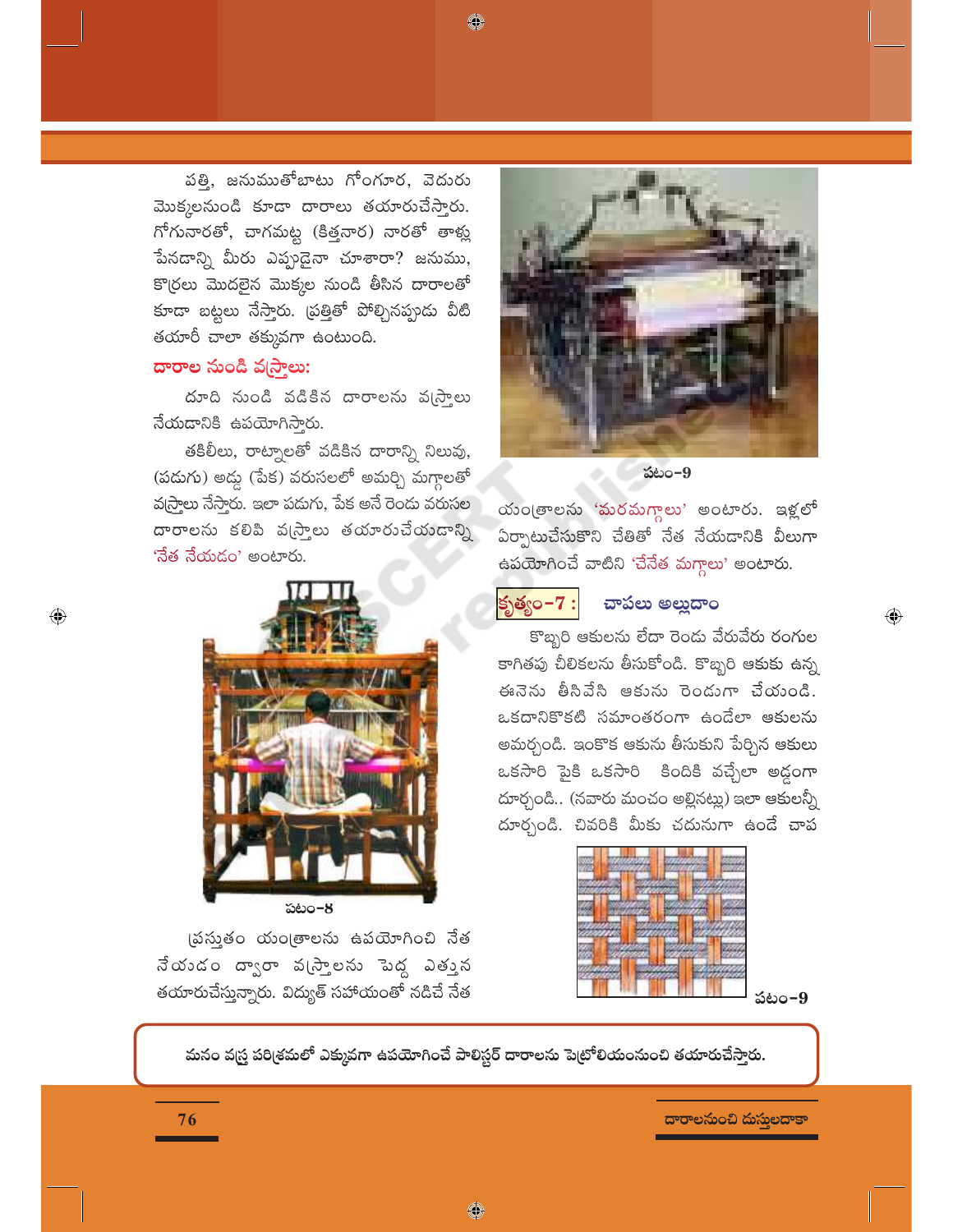తయారవుతుంది. తాటాకు, ఈతాకులతో కూడా ఇలాగే చాపలు అల్లుతారు. ఇదే విధంగా రంగు కాగితాలు ఉపయోగించి కూడా అల్లండి.

మన రాష్టంలో చేనేత పరి(శమ బాగా అభివృద్ధి చెందింది. గద్వాల్, సిరిసిల్ల, నారాయణేపేట, వెంకటగిరి, ధర్మవరం, పోచంపల్లి, మంగళగిరి, కొత్తకోటలలో చేనేత వరి(శమలున్నాయి. విశాఖపట్టణం, శ్రీకాకుళం జిల్లాల్లో జనపనార పరి(శమలున్నాయి. వరంగల్ తివాసీలు నాణ్యతకు మన్నికకు (పఖ్యాతిగాంచినవి.

#### కీలక పదాలు :

 $\bigoplus$ 

వ[సాలు, దారపు పోగులు, దారాలు, సహజ దారాలు, కృతిమ దారాలు ఏరివేయదం (జిన్నింగ్), వదకదం, నేత నేయదం, మగ్గాలు, పదుగు, పేక. మనం ఏం నేర్చుకున్నాం?

- పత్తి, ఉన్ని, పట్టు, జనుము మొదలైన దారాలు మొక్కలు, జంతువులనుంచి తయారవుతాయి. వీటిని సహజ దారాలు అంటారు.
- రసాయనిక పదార్థాలను ఉపయోగించి తయారుచేసిన వాటిని కృత్రిమ లేదా సింథటిక్ దారాలు అంటారు.
- సన్నని పీచుల వంటి వాటిని దారపు పోగులంటారు. వీటినుండి దారం తయారవుతుంది. ఈ దారాలతో వ(స్తాలను నేస్తారు.
- పత్తికాయ దూదినుండి (పత్తిదారం తయారవుతుంది.
- జనము బెరడుతో జనపనార తయారుచేస్తారు.
- పత్తికాయల నుండి గింజలు తీసి దూది వేరుచేయదాన్ని జిన్నింగ్ అంటారు.
- దూదిని ఉపయోగించి నూలుదారాలు తయారు చేయదాన్ని వడకడం అంటారు.
- మరమగ్గాలు, చేనేత మగ్గాల ద్వారా వ(స్తాలను నేస్తారు.

### అభ్యసనాన్ని మెరుగుపరచుకుందాం :

◈

- 1. నూలుదారాలతో రెయిన్కోటును తయారుచేస్తే ఏమవుతుంది? ఎందుకు అలా జరుగుతుంది.
- 2. పత్తి మొక్కనుండి నూలు దుస్తుల దాకా జరిగే పనులను తెలిపేలా ప్లో ఛార్మను తయారుచేయండి.
- 3. కొబ్బరినార కూడా (పత్తిలాంటిదే. కొబ్బరినారను ఉపయోగించి తయారుచేసే వస్తువుల జాబితా రాయండి.
- 4. కింది దుస్తుల జాబితా చూడండి. వీటిని వేటితో తయారుచేస్తారో ఆలోచించండి. సహజ, కృత్రిమ వస్ర్తాలుగా వర్గీకరించండి.

ధోవతి, వెంకటగిరి చీర, జీన్స్ ప్యాంట్, గొదుగుగుడ్డ, దుప్పటి, నీవు ధరించిన చొక్కా/ పావడా, రెయిన్కోటు, గోనెసంచి.

- 5. పత్తి నుండి నూలు వడికే విధానాన్ని రాయండి.
- 6. పత్తిలో ఉండే సన్నని దారం వంటి నిర్మాణాలు (  $\lambda$ 
	- అ. వస్ర్తాలు ఆ. దారపుపోగులు
	- ఈ. కాయలు ఇ. మగ్తాలు
- 7. పత్తి దారాలనుండి వ్రస్తాలు తయారుచేయడాన్ని ...................... అంటారు.
- 8. నూలు బట్టలకు ఏర్పడిన ముడతలు పోగొట్టడానికి మీరు ఏమి చేస్తారు?
- 9. బట్టతో సంచి తయారుచేయండి. దానిమీద రంగురంగుల గుడ్డముక్కలతో డిజైన్లు కుట్టండి. పాఠశాల (పదర్శన దినంలో (పదర్శించండి.
- 10. వివిధ రకాల దుస్తుల చిత్రాలు సేకరించండి. వాటి పేర్లు రాయండి. (స్కాప్ఐుక్ తయారుచేయండి.
- 11. మన రా<mark>డ్</mark>టంలో ఉండే నేతమగ్గాలు సమాచారాన్ని అట్లాసు ఆధారంగా సేకరించి పట్టిక రాయండి. మీ ఉపాధ్యాయుని సహాయం తీసుకోండి.

కర్రగుజ్జుకు రసాయనాలను కలిపి రేయాన్ దారాలను తయారుచేస్తారు.

సామాన్య శాస్త్రం, 6వ తరగతి

77

 $\textcolor{black}{\textcolor{black}{\bigoplus}}$ 

♦